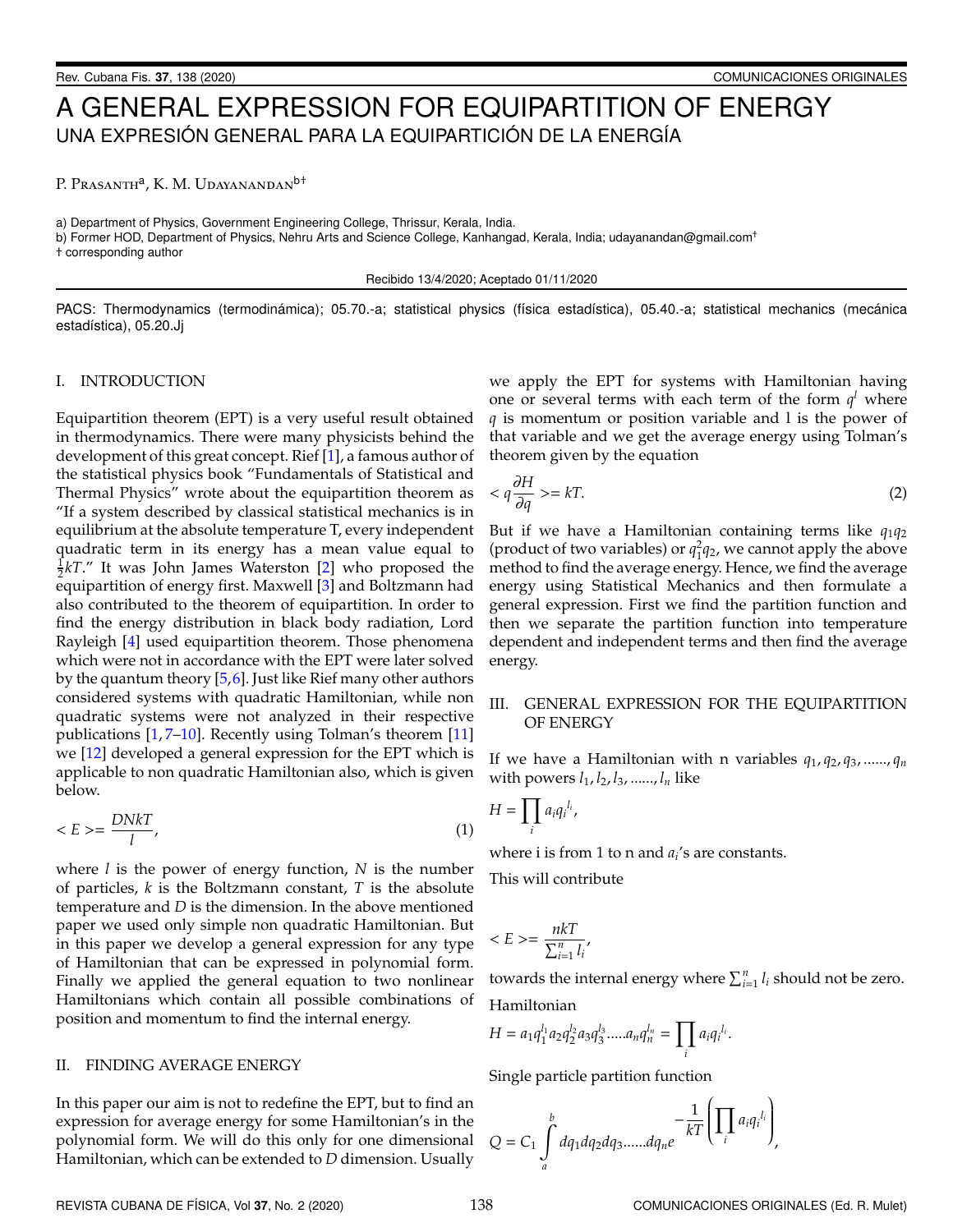where  $C_1$  is a constant.

$$
Q = C_1 \int_a^b dq_1 dq_2 dq_3 \dots dq_n e^{-\frac{\prod_i a_i}{k} \left(\frac{q_1^{l_1} q_2^{l_2} \dots q_n^{l_n}}{T}\right)}.
$$

Now we will separate the partition function into temperature dependent and independent terms by the change of variables. We know from the EPT for a single variable that for any arbitrary variable  $q^n$ , average energy is  $\frac{DkT}{n}$ . Thus the contribution from each q will depend on its power. If *q<sup>i</sup>* 's have the same power then they contributes equally to the energy. Then we will divide T equally to all the  $q_i$ 's . If  $q_i$ 's have different power then we have to find the ratio of the powers and then divide T in the that ratio. That is each *q<sup>i</sup> <sup>l</sup><sup>i</sup>* will  $l_i$ 

be divided by  $T^{\sum_i l_i}$  .

$$
Q = C_1 \int_a^b dq_1 dq_2 ....dq_ne^{-\frac{\prod_i a_i}{k} \left(\frac{q_1^{l_1}}{T^{\frac{l_1}{\sum_i l_i}} T^{\frac{l_2}{\sum_i l_i}}} .... \frac{q_n^{l_n}}{T^{\frac{l_n}{\sum_i l_i}}}\right)}.
$$

Putting  $\frac{q_1}{1}$  $\frac{q_1}{T^{\frac{1}{\sum_i l_i}}}$  =  $q_1'$ ,  $\frac{q_2}{T^{\frac{1}{\sum_i l_i}}}$  $\frac{q_2}{T^{\frac{1}{\sum_i l_i}}}$  =  $q_2', ..., \frac{q_n}{T^{\frac{1}{\sum_i l_i}}}$  $\frac{q_n}{T^{\frac{1}{\sum_i l_i}}}$  =  $q_n'$  we get the partition function as

$$
Q = CT^{\frac{n}{\sum_{i=1}^{n} l_i}},
$$

where C is independent of temperature. Then the average energy

$$
U = \frac{n k T}{\sum_{i=1}^{n} l_i}.
$$

*III.1. Note 1*

If  $\sum_{n=1}^{n}$ *i*=1  $l_i = 0$  like  $l_2 = -l_1$  or  $l_3 = -(l_1 + l_2)$  we get zero in

the denominator. Such cases cannot occur because, then their contribution to the energy will be zero and we cannot have a formula like this.

### *III.2. Note 2*

We took the limits of the integral as *a* to *b*. In case of potentials with even exponents the limits are from  $-\infty$  to  $\infty$ . Here if the  $l_i$ 's are odd we take the modulus of  $q_i$  or we have to take the limit from 0 to infinity. Such issues usually occur in statistical mechanics. For example if we are taking the gravitation potential  $V = mgz$ , z is the height from the earth and we can take the limit only from 0 to  $\infty$ .

### IV. EXAMPLES

We will work out one example using the same procedure as above. After confirming that our general formula will work we will apply for other Hamiltonian forms.

#### *IV.1. Two di*ff*erent position variables with same power*

1. Consider a potential of the form  $V = Kxy$ . Then let the Hamiltonian be

$$
H = \frac{p_x^2}{2m} + \frac{p_y^2}{2m} + Kxy.
$$

Here we already know the contribution from first two  $\text{terms}(\frac{kT}{2} \text{ each})$  which contains only one variable. We have to find out the contribution by the term *Kxy* towards average energy. For that we will find the average energy by the whole Hamiltonian and then subtract the contribution by the first two terms. Single particle partition function is

$$
Q_{1} = \int_{-\infty}^{\infty} \int_{-\infty}^{\infty} \frac{dp_{x}dp_{y}dxdy}{h^{2}} e^{-\frac{1}{kT} \left(\frac{p_{x}^{2}}{2m} + \frac{p_{y}^{2}}{2m} + Kxy\right)},
$$
  
Putting  $\frac{p_{x}}{T^{\frac{1}{2}}} = p_{x}^{'}, \frac{p_{y}}{T^{\frac{1}{2}}} = p_{y}^{'}, \frac{x}{T^{\frac{1}{2}}} = x^{'}, \frac{y}{T^{\frac{1}{2}}} = y^{'}$   

$$
Q_{1} = \int_{-\infty}^{\infty} \int_{-\infty}^{\infty} \frac{T^{\frac{1}{2}}dp_{x}^{'}T^{\frac{1}{2}}dp_{y}^{'}T^{\frac{1}{2}}dx^{'}T^{\frac{1}{2}}dy'}{h^{2}} e^{-\frac{1}{k}\left(\frac{p_{x}^{'2}}{2m} + \frac{p_{y}^{'2}}{2m} + Kx^{'}y^{'}\right)}.
$$

We get  $Q_1 = CT^2$  where C is independent of T.

$$
U = kT^2 \frac{\partial \ln CT^2}{\partial T} = 2kT.
$$

We can see that potential energy  $V = Kxy$  alone contributes *kT* towards internal energy, since the 2 dimensional kinetic energy contributes kT. Now we can find the same by using our general expression. We have

$$
U = \frac{nkT}{\sum_{i=1}^{n} l_i} = \frac{2kT}{1+1} = kT.
$$

2. Take another potential  $V = Kx^2y^2 = K(xy)^2$ Here  $n = 2$ ,  $l_1 = 2$  and  $l_2 = 2$ .

$$
U = \frac{n k T}{\sum_{i=1}^{n} l_i} = \frac{2k T}{2+2} = \frac{k T}{2}.
$$

Similarly we can show that  $V = K(xy)^3$  contributes  $\frac{1}{3}kT$ ,  $V = K(xy)^4$  contributes  $\frac{1}{4}kT$  towards internal energy.

*IV.2. Two position variables with same power with l negative*

1. 
$$
V = \frac{K}{xy}
$$
  
\nHere  $n = 2$ ,  $l_1 = -1$  and  $l_2 = -1$ . So  
\n
$$
U = \frac{nkT}{\sum_{i=1}^{n} l_i} = \frac{2kT}{-1 - 1} = \frac{kT}{-1}.
$$
\n2.  $V = \frac{K}{x^2 y^2} = \frac{K}{(xy)^2}$   
\nHere  $n = 2$ ,  $l_1 = -2$  and  $l_2 = -2$ .

$$
U = \frac{n k T}{\sum_{i=1}^{n} l_i} = \frac{2kT}{-2 - 2} = \frac{kT}{-2}
$$

Similarly we can show that  $V = \frac{K}{(xy)^3}$  contributes  $\frac{kT}{-3}$ , and  $V = \frac{K}{(xy)^4}$  contributes  $\frac{kT}{-4}$  towards internal energy.

.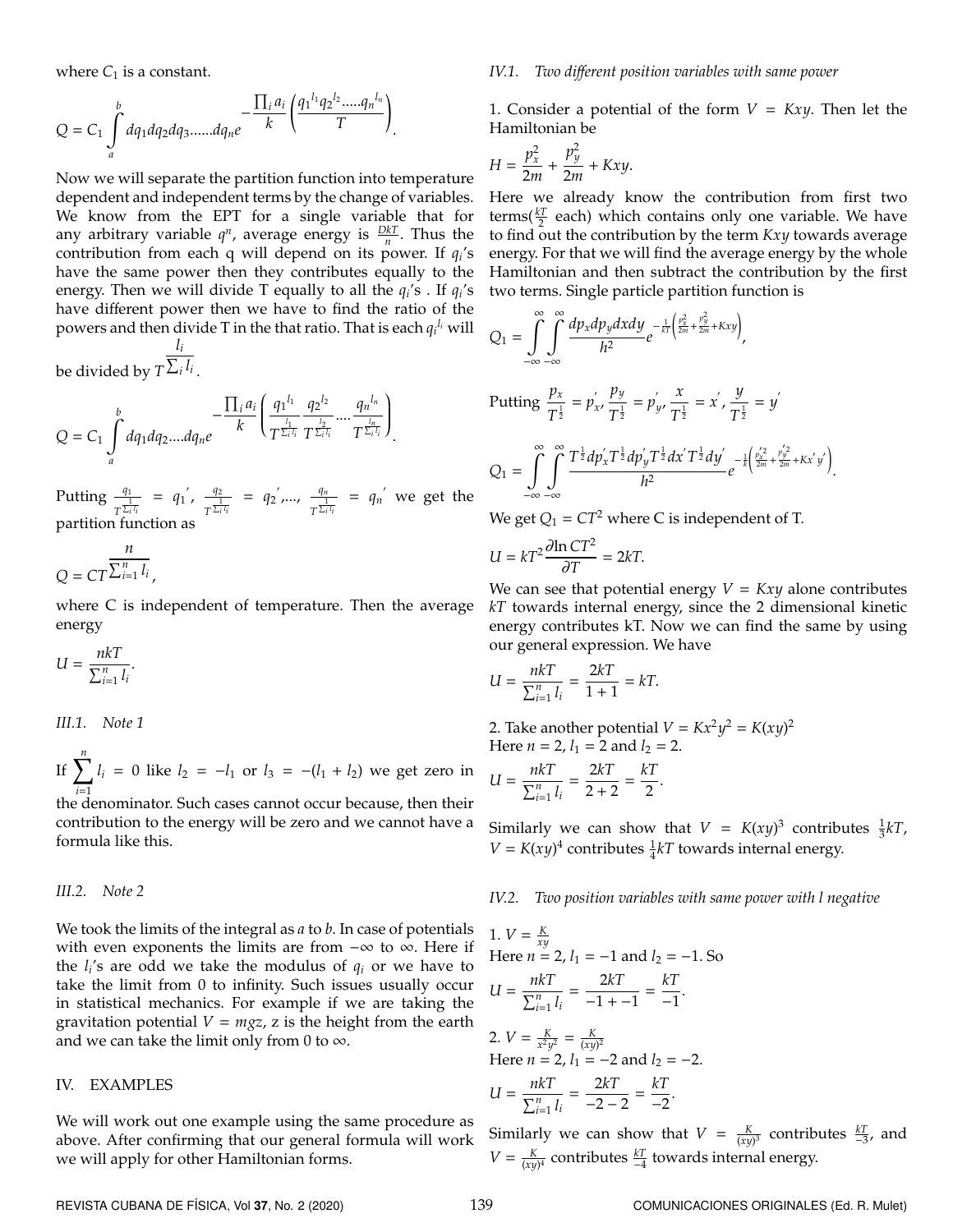1. For a potential 
$$
V = Kx y^2
$$
  
\n $n = 2, l_1 = 1$  and  $l_2 = 2$ .  
\n $U = \frac{n kT}{\sum_{i=1}^{n} l_i} = \frac{2kT}{1+2} = \frac{2kT}{3}$ .

So  $V = Kxy^2$  contributes  $\frac{2}{3}kT$  towards internal energy.

2. 
$$
V = Kxy^3
$$
  
Here  $n = 2$ ,  $l_1 = 1$  and  $l_2 = 3$ .  

$$
U = \frac{nkT}{\sum_{i=1}^{n} l_i} = \frac{2kT}{1+3} = \frac{kT}{2}.
$$

*IV.4.* Two position variables with different powers with  $l_1$  and  $l_2$ *negative*

$$
V = \frac{K}{xy^2}
$$

Here  $n = 2$ ,  $l_1 = -1$  and  $l_2 = -2$ . By using our general expression

$$
U = \frac{n k T}{\sum_{i=1}^{n} l_i} = \frac{2kT}{-1 - 2} = \frac{-2kT}{3}.
$$

*IV.5. Position and momentum variables with same and di*ff*erent powers*

$$
1. H = xp_x
$$

Here  $n = 2$ ,  $l_1 = 1$  and  $l_2 = 1$ .

$$
U = \frac{n k T}{\sum_{i=1}^{n} l_i} = \frac{2kT}{1+1} = kT.
$$

$$
2. H = x^2 p_x
$$

Here  $n = 2$ ,  $l_1 = 2$  and  $l_2 = 1$ .

$$
U = \frac{n k T}{\sum_{i=1}^{n} l_i} = \frac{2kT}{2+1} = \frac{2kT}{3}.
$$

$$
3. H = x^2 y^4 p_x p_y^2
$$

Here  $n = 4$ ,  $l_1 = 2$ ,  $l_2 = 3$ ,  $l_3 = 1$  and  $l_4 = 2$ . So

$$
U = \frac{n k T}{\sum_{i=1}^{n} l_i} = \frac{4 k T}{2 + 4 + 1 + 2} = \frac{4 k T}{9}.
$$

# V. TWO NONLINEAR OSCILLATORS

### *V.1. Henon Heiles oscillator*

In 1964 Michel Henon and Carl Heiles published an article titled "The applicability of the third integral of motion: Some numerical experiments" [\[13\]](#page-3-10). Their idea was to find a third integral of motion in a galactic dynamics. For that purpose they took a simplified two dimensional nonlinear axi-symmetric potential. They showed that this potential is equivalent to the problem of the motion a particle in a plane in an arbitrary potential. After several trials they took the following potential for study

$$
V(x, y) = \frac{1}{2}x^2 + \frac{1}{2}y^2 - \frac{1}{3}y^3 + x^2y.
$$

The Hamiltonian of a Henon Heiles oscillator is

$$
H = \frac{1}{2}p_x^2 + \frac{1}{2}p_y^2 + \frac{1}{2}x^2 + \frac{1}{2}y^2 - \frac{1}{3}y^3 + x^2y.
$$

In this Hamiltonian we have both *x* and *y* coordinates coming together. We had avoided constants with each component necessary for dimensional balance, which are not required for our purpose.

### *V.2. Van der pol oscillator*

The Van der pol oscillator is an oscillator with non-linear damping obtained by Balthazar Van der pol, a Dutch electrical engineer who initiated modern experimental dynamics in the laboratory during the 1920's and 1930's. He first introduced this oscillator [\[14\]](#page-3-11) in order to describe triode oscillations in electrical circuits. The Hamiltonian of Van der Pol oscillator [\[15\]](#page-3-12) is

$$
H = p_x p_y + xy - \mu (1 - x^2) y p_y.
$$

In this Hamiltonian we have different combinations of position and momentum coordinates. Thus we had two different types of Hamiltonian which contain different combinations of position and momentum so that can apply the general equation for the EPT.

### VI. APPLICATION OF THE GENERAL EQUATION

We will now apply our new expression to find the average energy of HHO and VPO oscillators. Based on the above Hamiltonian, the internal energy of a Henon Heiles oscillator is

$$
U = \frac{kT}{2} + \frac{kT}{2} + \frac{kT}{2} + \frac{kT}{2} + \frac{kT}{3} + \frac{2}{3}kT = 3kT.
$$

For a Vander pol oscillator we get

$$
U = kT + kT + \frac{3}{4}kT + kT = \frac{15}{4}kT.
$$

We had shown that it is very easy to find the internal energy of any complicated Hamiltonian using our expression. Otherwise using statistical mechanics to obtain internal energy would be very difficult [\[16\]](#page-3-13).

### VII. CONCLUSION

We developed a general expression for the equipartition theorem, which is applicable for all types of Hamiltonian appearing in the form of a polynomial. Using this general EPT we obtained the average energy of Henon Heiles and Van der Pol oscillators very easily.